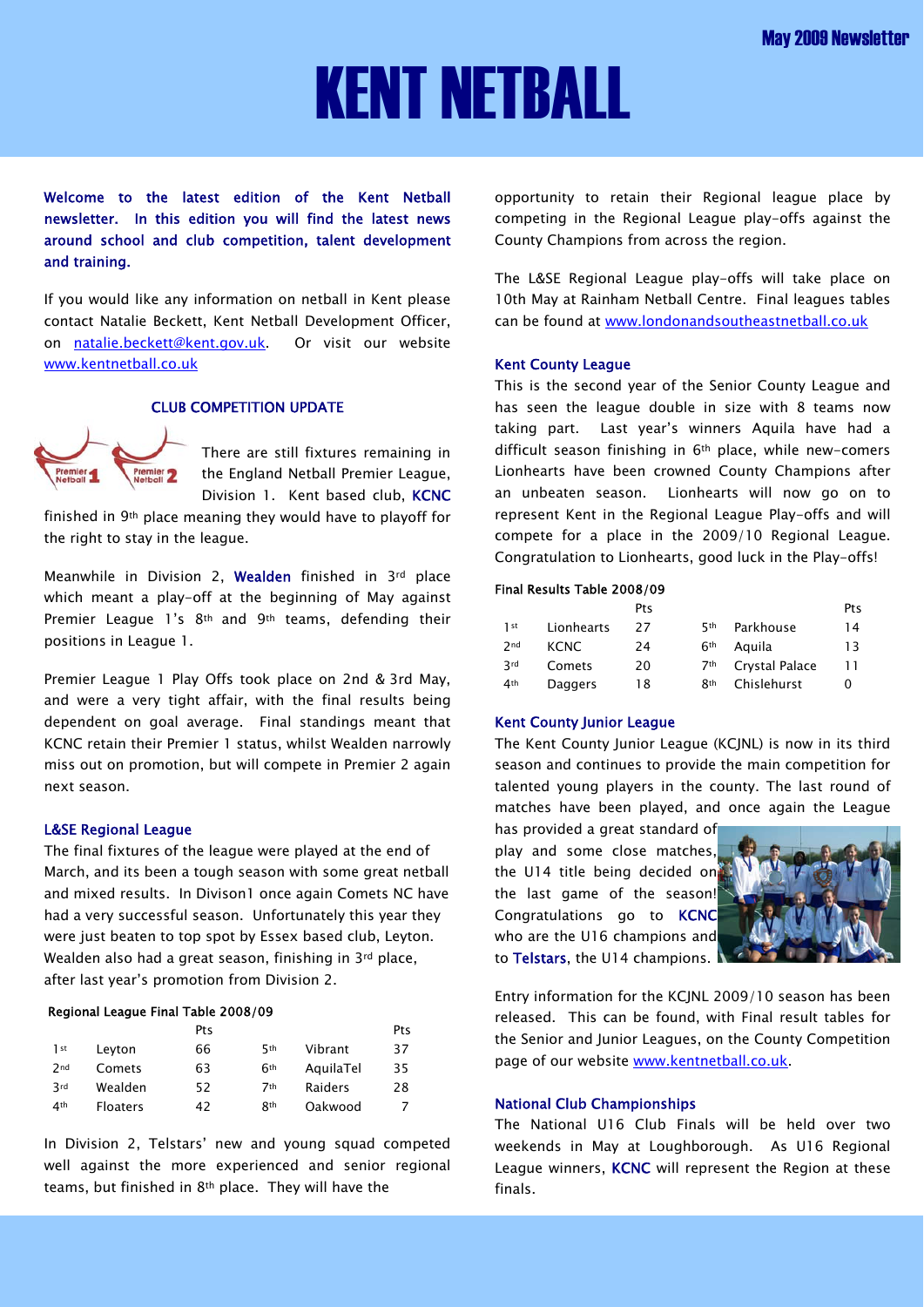The L&SE U14 Regional Club tournament took place on 26th April at Redbridge Sports Centre in Essex. Nine clubs from across the region competed for the chance to progress through to the National Finals. After a day of tough competition and a nail biting last game, Kent clubs, Sabina and Telstars finished in 1<sup>st</sup> and 2<sup>nd</sup> place. Both clubs will now compete in the first weekend of the National Finals on 16th May in Wolverhampton. Well done to both clubs and good luck!!

# SCHOOL COMPETITION

#### County Schools Tournament

The Kent Schools tournaments took place during October to March. Over 60 schools took part, some for the first time, and some great netball was seen throughout the age groups. Final results for this year are:

|     | <b>Winner</b>         | <b>Runner Up</b>  | <b>Third Place</b>  |
|-----|-----------------------|-------------------|---------------------|
| U19 | Benenden              | Colfes            |                     |
| U16 | <b>Bromley High</b>   | Kings Canterbury  | Gravesend Grammar   |
| U14 | TWGGS                 | Tonbridge Grammar | Sevenoaks           |
| U13 | Kent College          | Sevenoaks         | TWGGS               |
| U12 | <b>Sutton Valence</b> | Tonbridge Grammar | <b>Bromley High</b> |
|     |                       |                   |                     |

Thanks to all the schools for taking part and playing with such enthusiasm. And special thanks to our volunteers for helping the days run smoothly - Competition Managers Laura, Jo, Pete, Trevor and Alistair; and Nathan and Natalie from the Kent Sports Development Unit - your help is much appreciated.

#### Regional / National Schools

The L&SE Regional Schools Tournament was held on 25th January for the County champions of the U14, 16 and U19 age groups. Kent was represented by our Winners and Runners Ups in these groups. Tunbridge Wells Grammar played particularly well and finished 2nd in the U14 section, meaning qualification for the National Schools Finals.



TWGGS U14 Sauad

The National Finals were held on 21st March in Northamptonshire. The squad from TWGGS competed hard and played some great netball, but competition was tough. However, they did themselves, and Kent proud, by finishing 7th overall. A fantastic achievement, well done to all the girls and their coach!!

Full scoresheets and final placings can be found at [www.englandnetball.co.uk/Competition/National\\_Schools](http://www.englandnetball.co.uk/Competition/National_Schools)

#### TALENT DEVELOPMENT

#### Kent Netball Academy Trials

Kent Netball provides netball Academies for its talented young players. These Academies provide quality training sessions, focusing on individual player development, and selected girls will receive top quality coaching, sports science and individual fitness programmes. Trials for this year will differ in format to that of last year. Due to a change in the Regional Talent Calendar, Kent Netball are holding one day Trials as follows:

U14s Saturday 9th May

U16s Sunday 10th May

Both trial days will be held at the Rainham Netball Centre, Rainham Girls School. Closing date for entries is 1st May. Players need to be nominated by their School or Club. Full information and application forms can be found on the Talent page of [www.kentnetball.co.uk](http://www.kentnetball.co.uk/)

#### Regional Talent Festival

On 1st March the EN L&SE Region held a Festival for all the girls involved in the Academies from all the four counties in the Region. It was an extremely successful day and a great celebration of the talent in the Region.

Kent took 7 squads to the day, all of whom competed extremely well, playing some very skillful and versatile netball. It showed the hard work that both the girls and coaches have put into their training since the start of the season.

Kent Netball wish to thank all the players, parents and coaches for their continued commitment. And also to the rest of our volunteers involved on the day and in our Academy programme. A full report on the day, including final placings and scoresheets, can be found at [www.londonandsoutheastnetball.co.uk](http://www.londonandsoutheastnetball.co.uk/)

#### NTL Success

The Brunel Hurricanes Talent squad became Netball Talent League Champions last month after an exciting finale against Bath Talent in front of a home crowd at the

Guildford Spectrum. The team have remained unbeaten this season and have worked